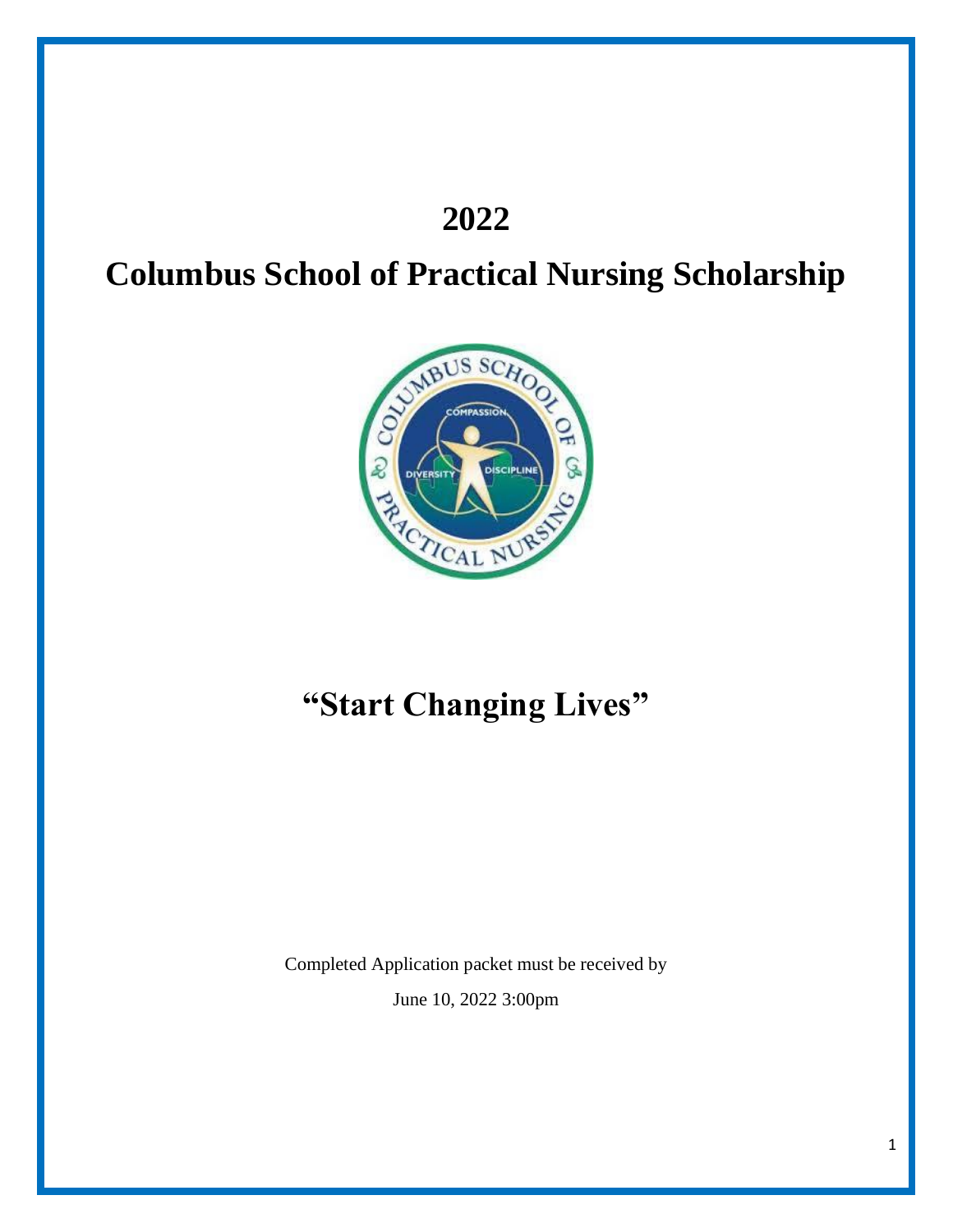#### Mission Statement

Adult and Community Education improves lives of adult students through personalized, quality learning.

School History and Philosophy

The Columbus School of Practical Nursing (CSPN) has been in continual operation since 1953. CSPN has been a part of Columbus City Schools since February 1959 with community support and the Ohio Department of Vocational Education. The CSPN graduates three (3) classes of students per year.

Dedicated, capable faculty members are central to the operation and successful outcomes of the nursing program. Various hospitals and extended care facilities in the community are in contract with the school to provide clinical experiences for the students.

Nursing students who graduate from the practical nursing program at CSPN will be eligible to apply for the NCLEX-PN licensure exam with the Ohio Board of Nursing. After passing the NCLEX-PN exam, students may begin their career as a Licensed Practical Nurse. The State Board exam scores for CSPN remain consistently above the state and national means. The CSPN program has a status of Full Approval from the Ohio Board of Nursing and is accredited by the Council on Occupational Education.

The CSPN believes that learning is best accomplished in a caring environment. Students not only learn how persons and groups adapt to changes in their internal/external environment, but also apply this knowledge to their own lives. Learning is a shared responsibility between faculty and students. It is optimized in an atmosphere that encourages respect and uniqueness of the individual.

. Nursing faculty supports learning by creating a climate where students experience stimulation, challenge and the spirit of inquiry. Nursing faculty create a learning environment where students are respected and accepted. The faculty assists students to value their strengths, identify areas for improvement, and realize their professional boundaries. Faculty provides teaching opportunities which promote active student participation in the classroom, laboratory and clinical settings. The clinical focus provides students with opportunities to care for individuals and groups throughout the life span. Continuing evaluation of both faculty and students is evident throughout the curriculum. Learning is a life-long process. CSPN recognizes the value of personal and professional growth and fosters the commitment to lifelong professional development.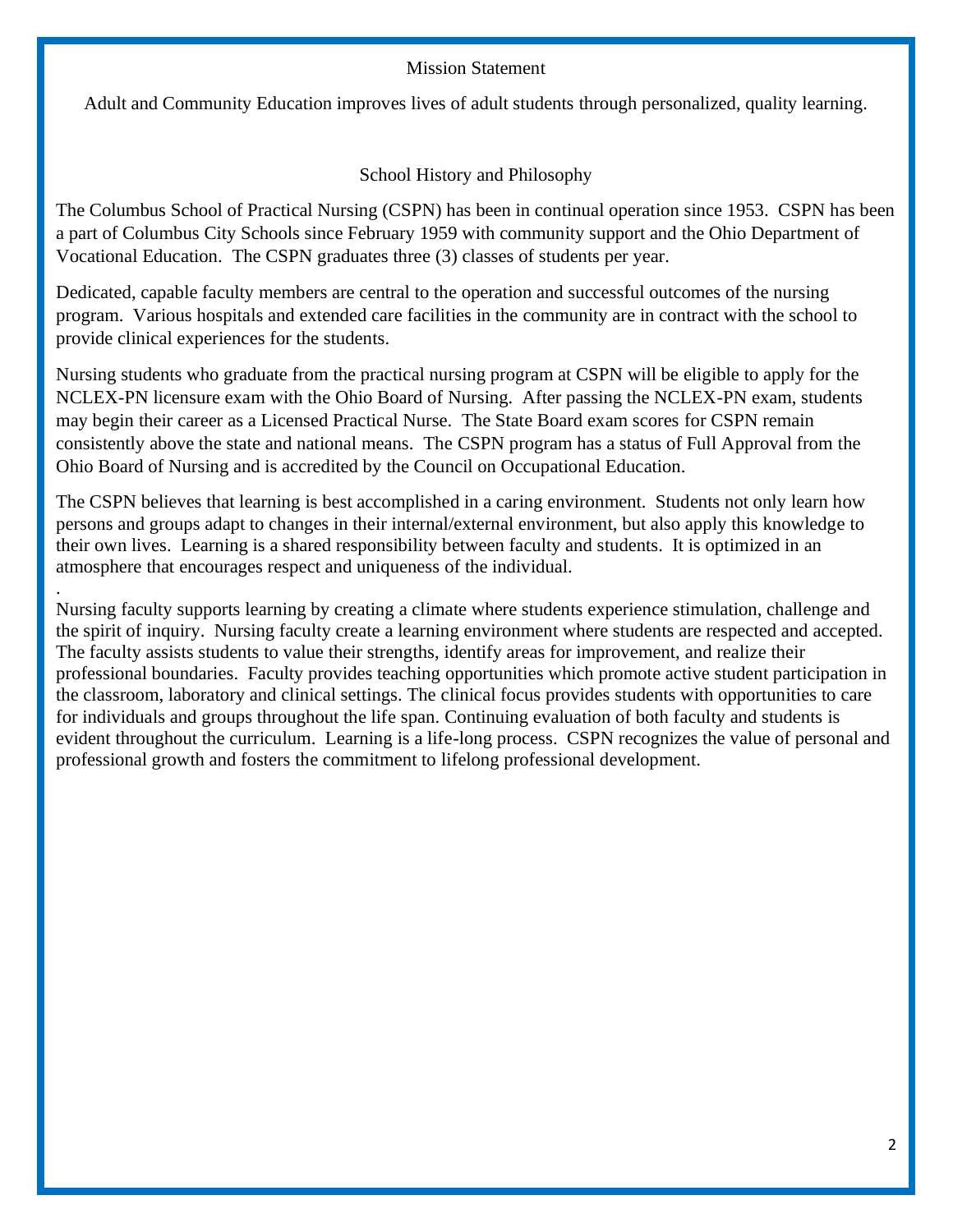### Scholarship amount

- Full tuition to CSPN, after any grants and/or other scholarships are applied.
- Scholarship is awarded for one (1) academic year only (Defined as three consecutive trimesters as a fulltime student).
- Allocation of funds will be directly paid to the Columbus School of Practical Nursing.
- Student will be responsible for books, supplies, uniforms, and fees. If applicable, Pell Grant may be used to cover associated program expenses.

### Criteria for scholarship

- Columbus City Schools 2022 graduating/graduated senior.
- Official Transcript of High School Graduation.
- Grade Point Average will be a consideration in our review process. However, all graduates are encouraged to apply.
- Copy of 2021-2022 FASFA Student Aid Report (SAR).
- Two letters of recommendation, (one from a school counselor, teacher, or school administrator, and one from an employer, community leader, or religious leader).
- Essay.

### Procedure

- Each application will be evaluated by staff from the Columbus City Schools Adult and Community Education Program.
- Applications that do not meet all criteria will not be considered.
- If determined to be a finalist for the scholarship, applicant(s) will need to take part in a final interview.
- Scholarship recipient will be notified by June 24, 2022.

\*All requirements for admission apply.

### Criteria for admission

- Completed program application.
- 75% composite HESI score for reading, vocabulary, grammar, and math.
- Social Security Card and Legal Photo ID.
- BLS Provider card.
- High School Diploma/High School Equivalency Verification.
- Criminal History Attestation and Criminal Background checks.
- Essay.
- Personal medical history, physical exam with current immunizations and 2-step TB.
- Hepatitis B waiver or immunization verification.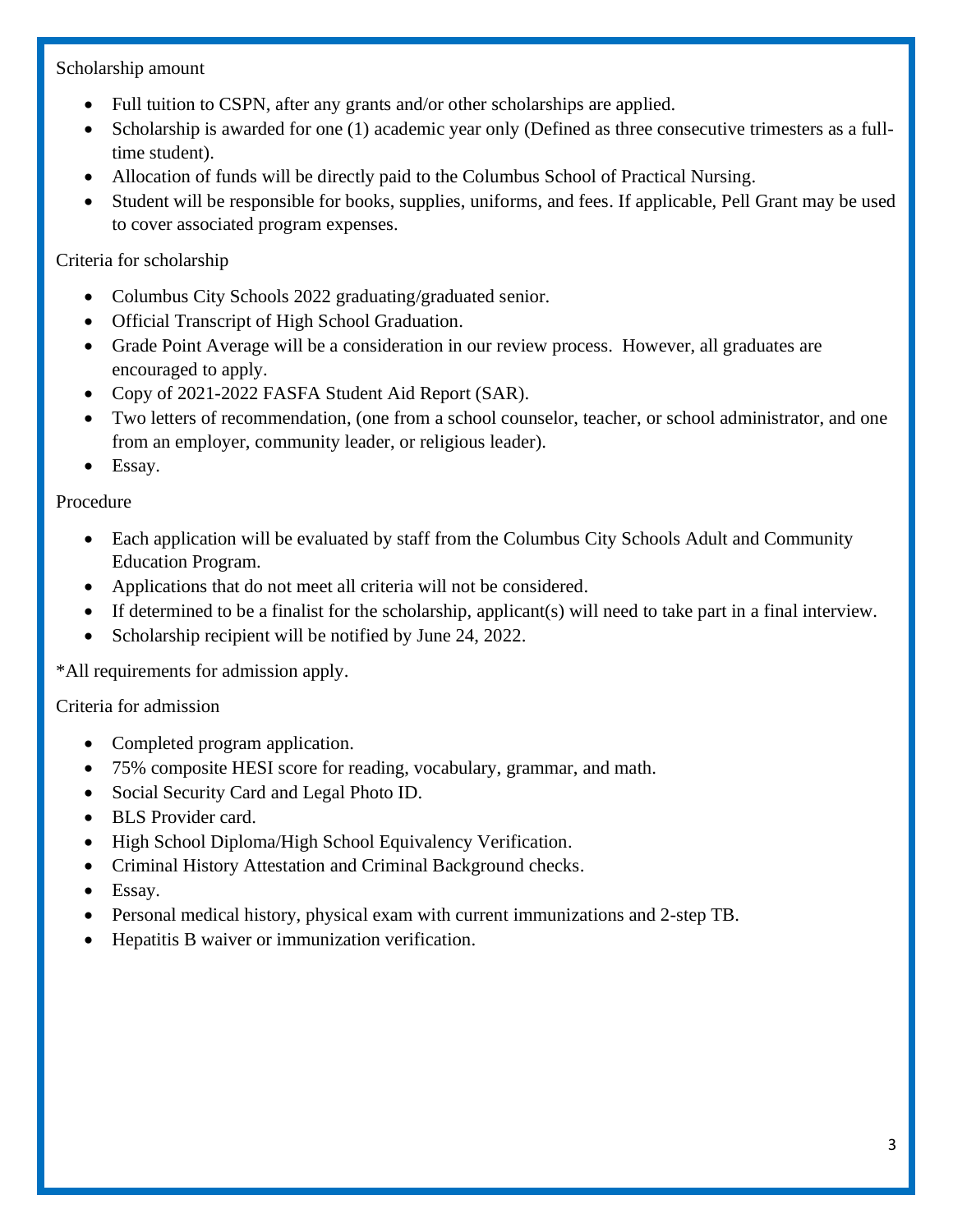## **2022 CSPN Scholarship**

### **(Incomplete applications will not be considered)**

| Last First<br>MI                                      |                                                                                                                 |  |  |  |  |
|-------------------------------------------------------|-----------------------------------------------------------------------------------------------------------------|--|--|--|--|
|                                                       |                                                                                                                 |  |  |  |  |
|                                                       |                                                                                                                 |  |  |  |  |
|                                                       |                                                                                                                 |  |  |  |  |
|                                                       |                                                                                                                 |  |  |  |  |
|                                                       |                                                                                                                 |  |  |  |  |
|                                                       |                                                                                                                 |  |  |  |  |
|                                                       | Cumulative GPA: _____________. Preferred Start Date: August 2022 or November 2022 (circle one)                  |  |  |  |  |
| three years.                                          | Please list extra-curricular activities and community services projects you have been involved in over the past |  |  |  |  |
|                                                       |                                                                                                                 |  |  |  |  |
|                                                       |                                                                                                                 |  |  |  |  |
|                                                       |                                                                                                                 |  |  |  |  |
|                                                       |                                                                                                                 |  |  |  |  |
| Attach to this application                            |                                                                                                                 |  |  |  |  |
| Official copy of High School transcript<br>٠          |                                                                                                                 |  |  |  |  |
| 2021-2022 FASFA Student Aid Report (SAR)<br>$\bullet$ |                                                                                                                 |  |  |  |  |
| Two letters of recommendation<br>$\bullet$            |                                                                                                                 |  |  |  |  |
| Essay attached (see criteria)<br>$\bullet$            |                                                                                                                 |  |  |  |  |
| Mail, Email, or Delivery to:                          |                                                                                                                 |  |  |  |  |
| Patricia Harris, RN MSN                               |                                                                                                                 |  |  |  |  |
| 2323 Lexington Avenue                                 |                                                                                                                 |  |  |  |  |
| Columbus Ohio 43211                                   |                                                                                                                 |  |  |  |  |
|                                                       |                                                                                                                 |  |  |  |  |
| pharris@columbus.k12.oh.us                            |                                                                                                                 |  |  |  |  |
| *Must be received by 3:00pm on June 10, 2022*         |                                                                                                                 |  |  |  |  |
| Questions: Call Patricia Harris 380-997-764           |                                                                                                                 |  |  |  |  |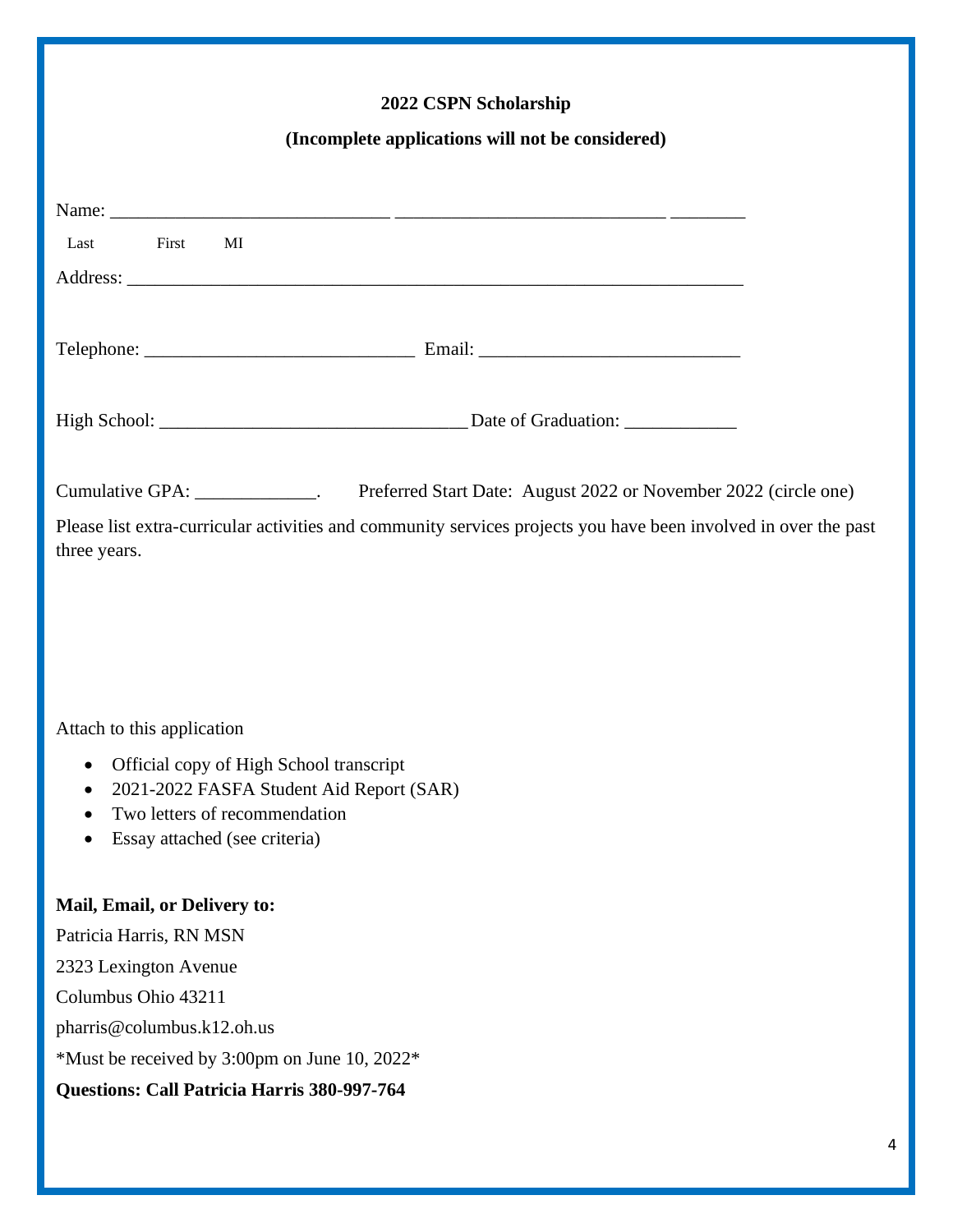### **Essay subject and criteria**

Essay topic: How will you use your certification and license as a practical nurse to improve your life and the lives of the people in your community?

#### **Essay formatting**

- Typed, Times New Roman font, 12 point.
- Double Spaced.
- 2 full pages (excluding cover page and bibliography).
- One Inch Margins.
- Appropriate sentence structure and punctuation.
- Free from spelling and grammar errors.
- Bibliography page if reference material is utilized.

Columbus City Schools does not discriminate against any applicant for scholarship opportunities because of race, color, national or ethnic origin, age, religion, disability, sex, sexual orientation, gender identity and expression, veteran status or any other characteristic protected under applicable federal or state law.